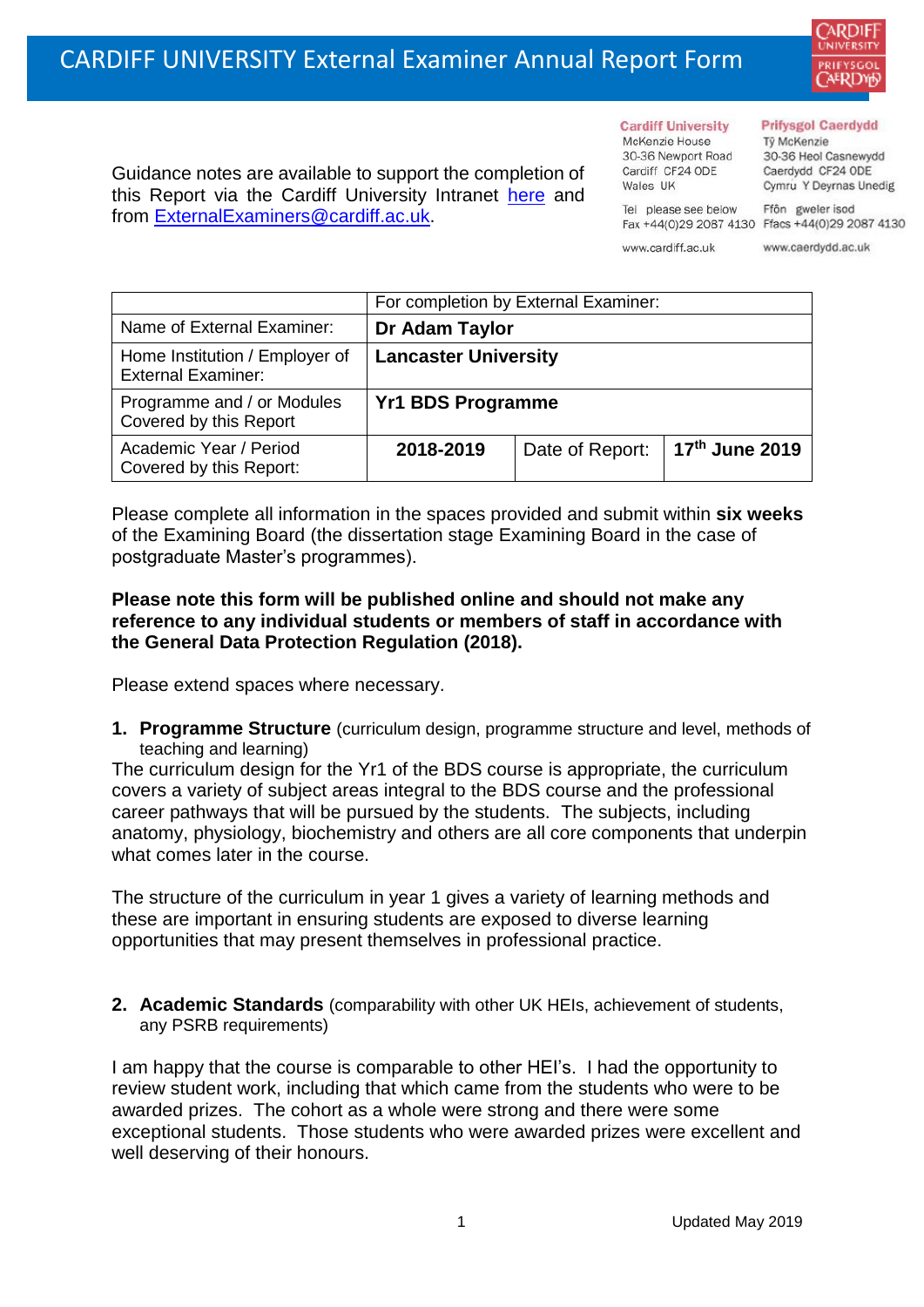#### **3. The Assessment Process** (enabling achievement of aims and learning outcomes; stretch of assessment; comparability of standards between modules of the same level)

I am happy that the assessment process mapped appropriately onto the blue print and curriculum. I had opportunity to examine the exam papers and made recommendations to improve the papers where necessary.

One of the requests was to ensure that the awarding of marks in questions was made clear to students at the bottom of the question to enable them to appropriately allocate their time as they work through the paper. This recommendation was implemented across the exam papers.

One recommendation we have made is to ensure that this is also added to the in course assessments going forwards.

I am happy that the standard across the modules was the same, where questions performed poorly in assessments, further analysis revealed that the subject area are those which are usually more challenging across health and medical/clinical sciences.

The variety of assessment types was diverse and appropriate; the exam papers, in course assessments and poster (individuals and group), as well as the clinical give a broad and deep examination of all facets of the students learning.

I am happy that all assessments were made available on the day of the exam board for review. The exam board was conducted in a fair and transparent manner that gave due consideration to all aspects of the work.

4. **Examination of Master's Dissertations (if applicable)** (sample of dissertations received, appropriateness of marking schemes, standard of internal marking, classification of awards)

[*Where possible please complete this section following the dissertation examining board determining the final award*.]

## N/A

## **5. Year-on-Year Comments**

[Previous External Examiner Reports are available from the Cardiff University Website [here.](https://www.cardiff.ac.uk/public-information/quality-and-standards/external-examiner-reports)]

I had the opportunity to discuss year-on-year performance with the other examiners on the day and am happy that the recommendations that have previously been made have been incorporated and that these are strengthening the quality and robustness of the course.

**6. Preparation for the role of External Examiner (for new External Examiners only)** (appropriateness of briefing provided by the programme team and supporting information, visits to School, ability to meet with students, arrangements for accessing work to review)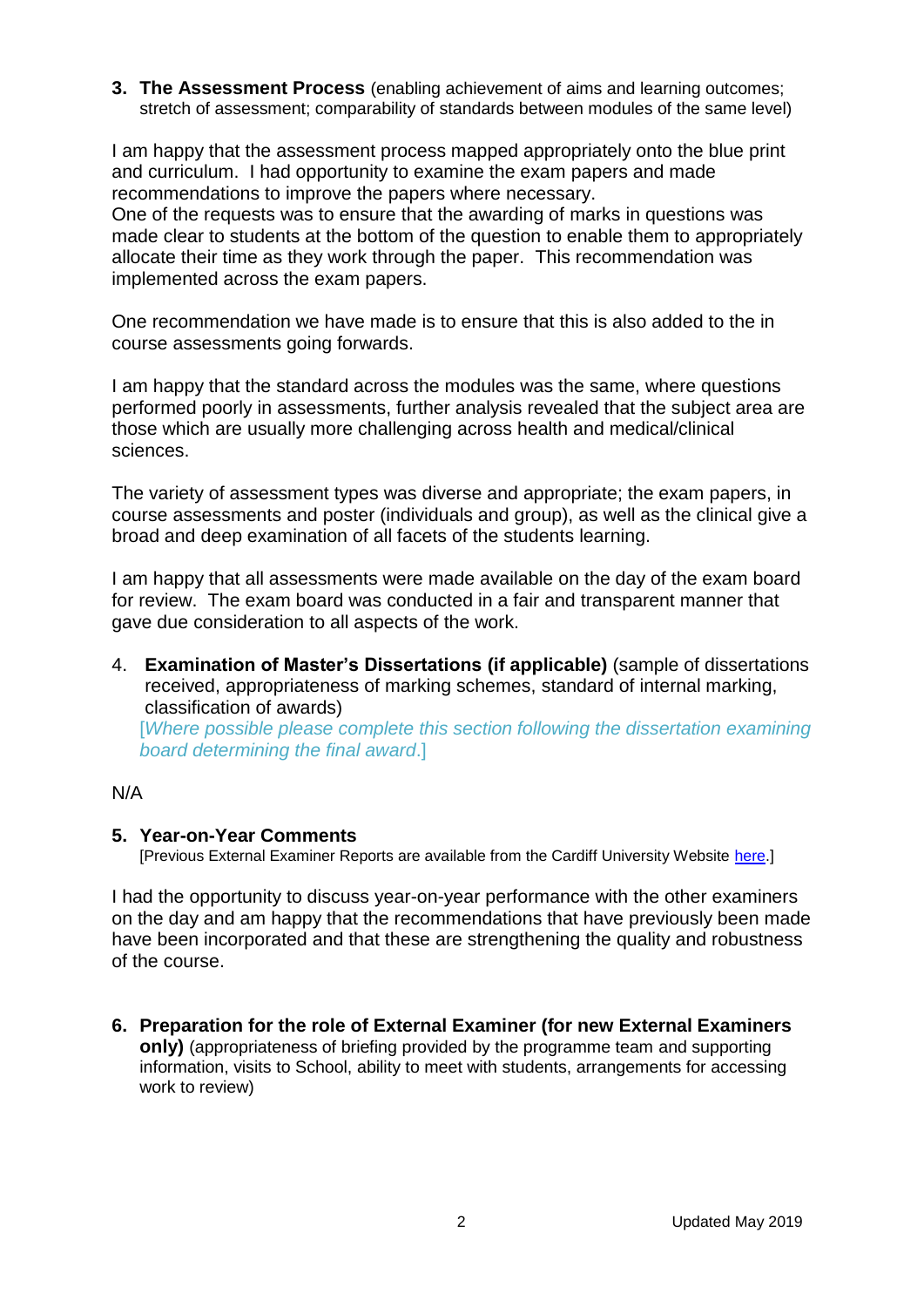**7. Noteworthy Practice and Enhancement** (good and innovative practice in learning, teaching and assessment; opportunities for enhancement of learning opportunities)

The utilisation of posters (individual and group) are a good practice, they enable a more holistic view of what students know about topics and how they affect people in clinical practice. I am pleased to see this method in the BDS curriculum and hope that it is maintained.

The In Course Assessments are a good practice for enabling students to ascertain their progress, it is good to see the staff using them to ensure that they can offer support to students who do not perform well in the ICA which appears early in the year. This pastoral link to the academic performance is a valuable tool.

**8. Appointment Overview (for retiring External Examiners only)** (significant changes in standards, programme/discipline developments, implementation of recommendations, further areas of work)

N/A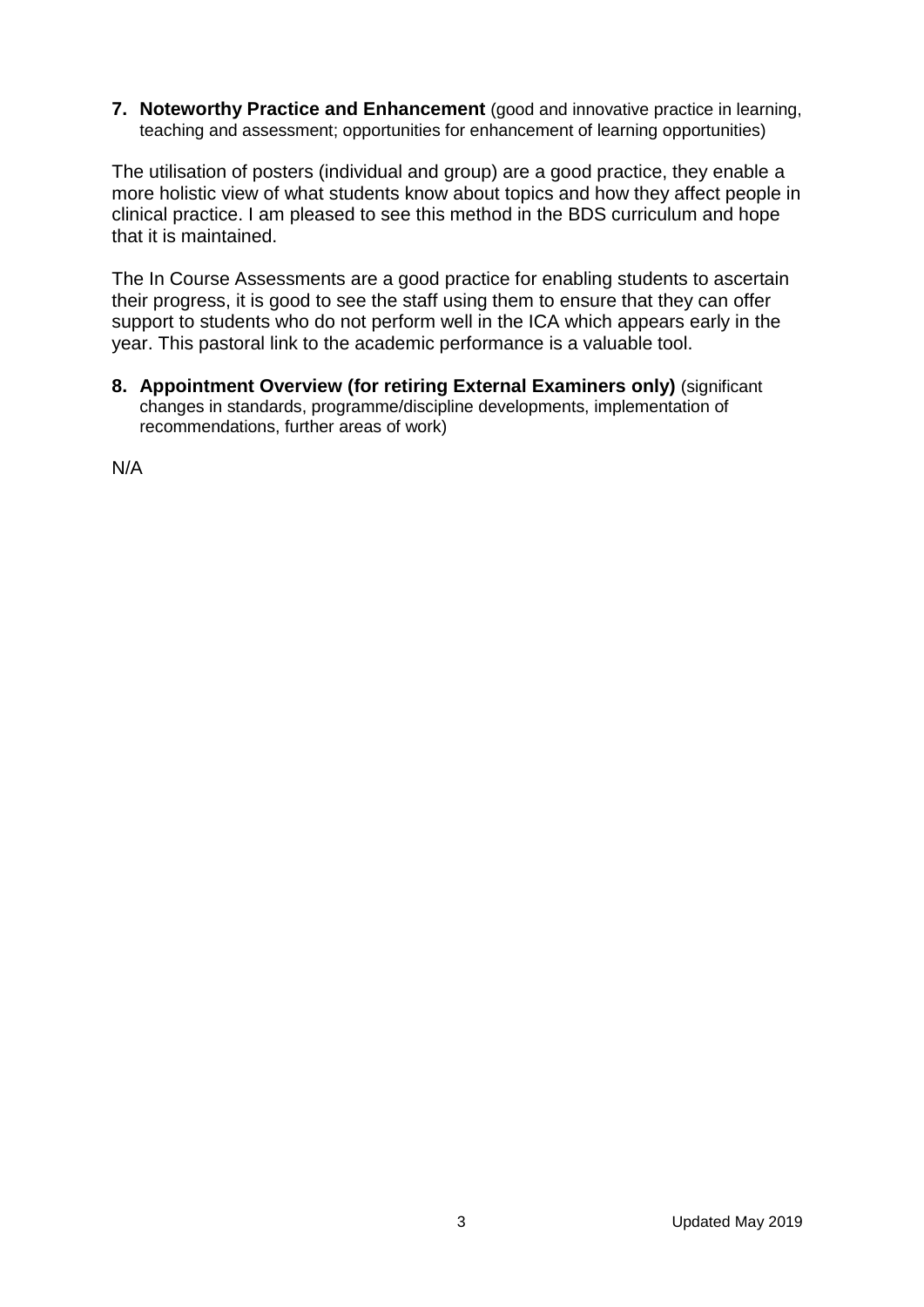# **9. Annual Report Checklist**

Please include appropriate comments within Sections 1-7 above for any answer of 'No'.

|                                                        |                                                                                                                                                             | <b>Yes</b><br>(Y) | <b>No</b><br>(N) | N/A<br>(N/A) |
|--------------------------------------------------------|-------------------------------------------------------------------------------------------------------------------------------------------------------------|-------------------|------------------|--------------|
| <b>Programme/Course information</b>                    |                                                                                                                                                             |                   |                  |              |
| 9.1                                                    | Did you receive sufficient information about the Programme and<br>its contents, learning outcomes and assessments?                                          | Y                 |                  |              |
| 9.2                                                    | Were you asked to comment on any changes to the assessment<br>of the Programme?                                                                             | Y                 |                  |              |
| <b>Commenting on draft examination question papers</b> |                                                                                                                                                             |                   |                  |              |
| 9.3                                                    | Were you asked to approve all examination papers contributing<br>to the final award?                                                                        | Y                 |                  |              |
| 9.4                                                    | Were the nature, spread and level of the questions appropriate?                                                                                             | Y                 |                  |              |
| 9.5                                                    | Were suitable arrangements made to consider your comments?                                                                                                  | Y                 |                  |              |
| <b>Examination scripts</b>                             |                                                                                                                                                             |                   |                  |              |
| 9.6                                                    | Did you receive a sufficient number of scripts to be able to assess<br>whether the internal marking and classifications were appropriate<br>and consistent? | Y                 |                  |              |
| 9.7                                                    | Was the general standard and consistency of marking<br>appropriate?                                                                                         | Y                 |                  |              |
| 9.8                                                    | Were the scripts marked in such a way as to enable you to see<br>the reasons for the award of given marks?                                                  | Y                 |                  |              |
| 9.9                                                    | Were you satisfied with the standard and consistency of marking<br>applied by the internal examiners?                                                       | Y                 |                  |              |
| 9.10                                                   | In your judgement, did you have the opportunity to examine a<br>sufficient cross-section of candidates' work contributing to the<br>final assessment?       | Y                 |                  |              |
|                                                        | <b>Coursework and practical assessments</b>                                                                                                                 |                   |                  |              |
| 9.11                                                   | Was the choice of subjects for coursework and / or practical<br>assessments appropriate?                                                                    | Y                 |                  |              |
| 9.12                                                   | Were you afforded access to an appropriate sample of<br>coursework and / or practical assessments?                                                          | Y                 |                  |              |
| 9.13                                                   | Was the method and general standard of assessment<br>appropriate?                                                                                           | Y                 |                  |              |
| 9.14                                                   | Is sufficient feedback provided to students on their assessed<br>work?                                                                                      | Y                 |                  |              |
| <b>Clinical examinations (if applicable)</b>           |                                                                                                                                                             |                   |                  |              |
| 9.15                                                   | Were satisfactory arrangements made for the conduct of clinical<br>assessments?                                                                             |                   |                  | Y            |
| <b>Sampling of work</b>                                |                                                                                                                                                             |                   |                  |              |
| 9.16                                                   | Were you afforded sufficient time to consider samples of<br>assessed work?                                                                                  | Y                 |                  |              |
|                                                        | <b>Examining board meeting</b>                                                                                                                              |                   |                  |              |
| 9.17                                                   | Were you able to attend the Examining Board meeting?                                                                                                        | Υ                 |                  |              |